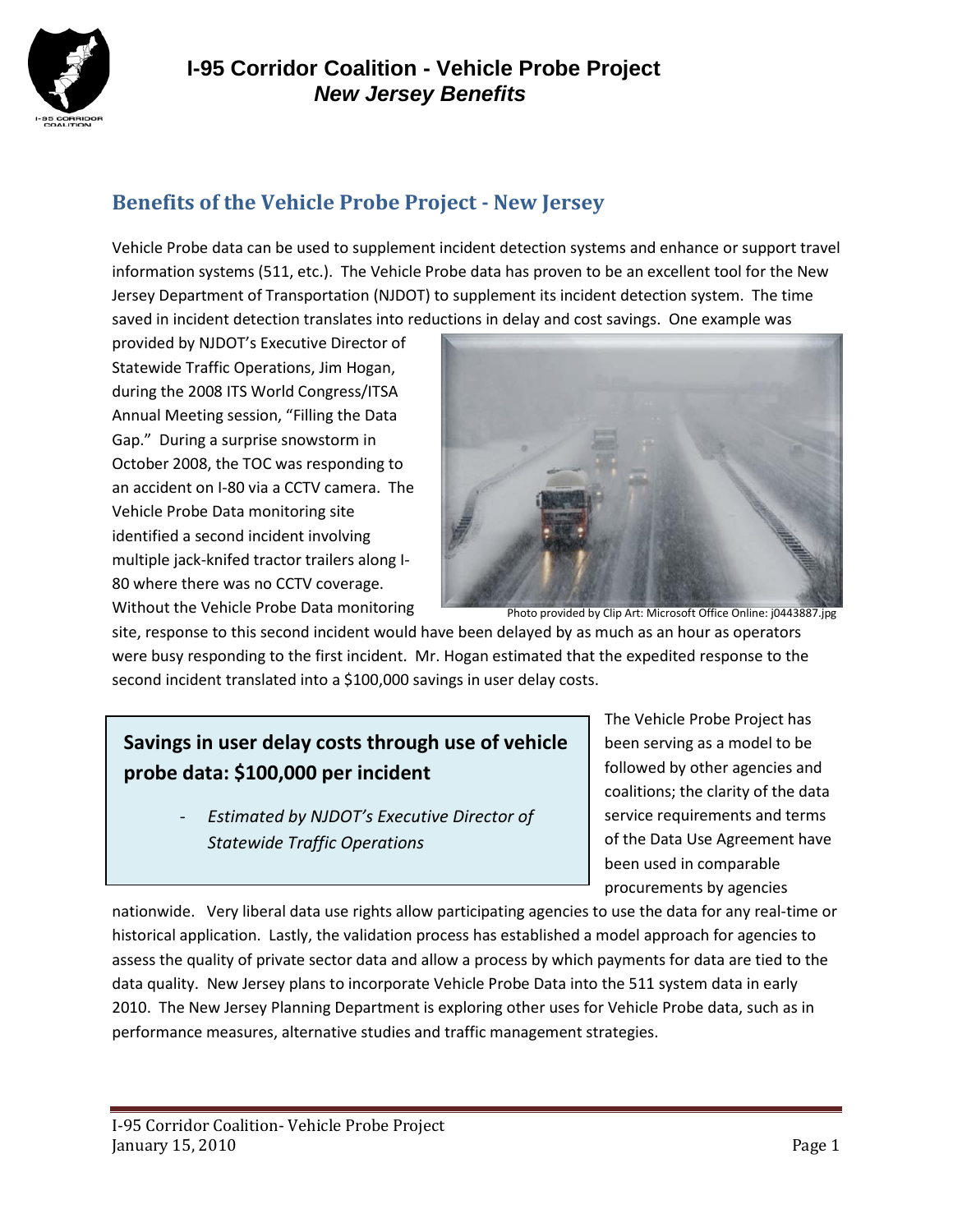

# **Introduction to the Vehicle Probe Project**

The I-95 Corridor Coalition's Vehicle Probe Project provides travel time and speed data on freeways and arterials to member agencies using probe technology and other data sources to present an accurate depiction of current traffic flow. This groundbreaking initiative began in December 2007, with the award of a contract with INRIX; data for a core area between New Jersey and North Carolina has been

provided since July 1, 2008. New Jersey and North Carolina have utilized the contract to expand to statewide coverage and in August 2009, South Carolina utilized the provisions of the contract to join the project. Presently, more than 280

*Vehicle Probe data is being used to supplement incident detection systems and enhance or support travel information systems.* 

staff in fifteen agencies have access to the project's data in real-time, including USDOT, and the state DOTs of New York, New Jersey, Delaware, District of Columbia, Virginia, Maryland, North Carolina and South Carolina. Several of the nation's largest toll agencies, including the New Jersey Turnpike, Metropolitan Transportation Authority (MTA) Bridges and Tunnels in New York and the Maryland Transportation Authority have access to the data. Two transit agencies, the Potomac and Rappahannock Transportation Commission and the MTA, also have data access.

Member agencies benefit from the Vehicle Probe Project by receiving travel time and speed data to support incident detection and travel information needs. Vehicle probe data can also be used in 511

applications and website travel information, displayed on variable message signs, used to supplement other incident management capabilities, and to provide a basis for performance measures. In addition, coalition members are able to use this contract to expand travel data coverage.

This paper presents an introduction to the Vehicle Probe Project and the benefits it provides to its member agencies. NJDOT's experience with the program is given as an example of how an agency can leverage the vehicle probe data feed to augment other travel information capabilities.

# **New Jersey Vehicle Probe Project Experience**

New Jersey, ranked as the most densely populated state in the nation, seized the opportunity to augment its incident detection capabilities through use of the Vehicle Probe Data

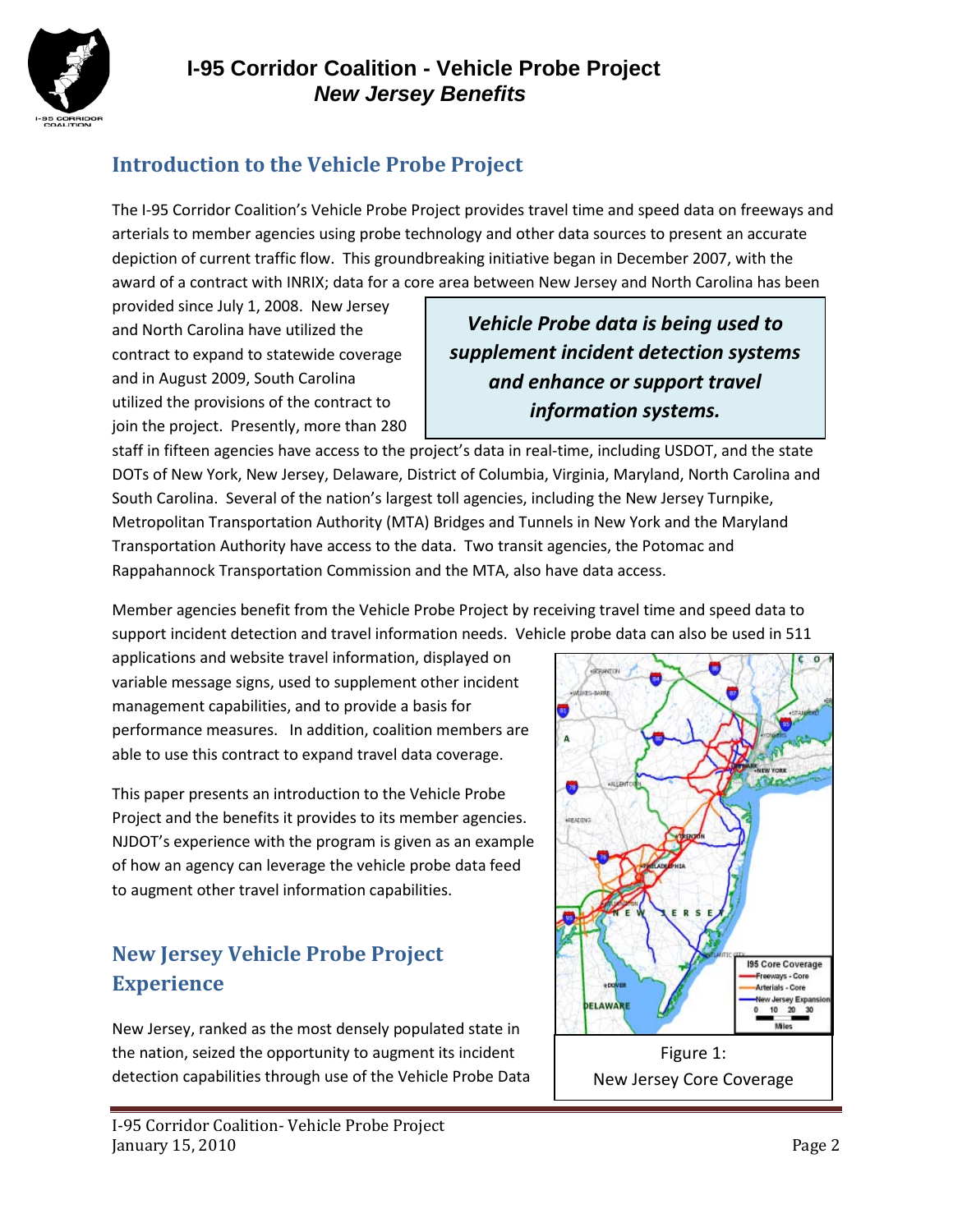

### **I-95 Corridor Coalition - Vehicle Probe Project** *New Jersey Benefits*

contract. New Jersey's core coverage agreement (Figure 1 on the previous page) with the I-95 Corridor Coalition included just over 534 miles of freeway facilities.

New Jersey then went beyond its original core coverage and used the contract to add 424 miles of limited access roadways; New Jersey now has full coverage of its limited access roadways. The vehicle probe data system now covers nearly 1000 miles, about 35 percent of the total centerline miles of roadway in New Jersey.



Figure 2: NJDOT's Woodbridge TOC



TMC Operator Station

Vehicle probe data is displayed for traffic monitoring purposes at the two state Transportation Operations Centers (TOCs). Operators have five monitors at their stations; one of those monitors has the vehicle probe data displayed at all times. The main displays within the TOCs include the Vehicle Probe monitoring site for New Jersey. The NJDOT uses the monitoring site to identify incidents,

improve response time and reduce delay.

New Jersey is currently working toward integrating Vehicle Probe Data with other data sources to establish travel time as part of its 511 System and website. Vehicle Probe Data is planned to be included into the data pool in early 2010 to supplement the Transmit data currently being used.

The Woodbridge TOC is operational 24 hours a day, seven days a week.

A second TOC, located in Cherry Hill, is operational 16 hours a day, five days a week.



Figure 4: Vehicle Probe Monitoring Site displayed at the TOC

The New Jersey Planning Department is also exploring possible use of vehicle probe data for performance measures, transportation alternatives studies and traffic management strategies.